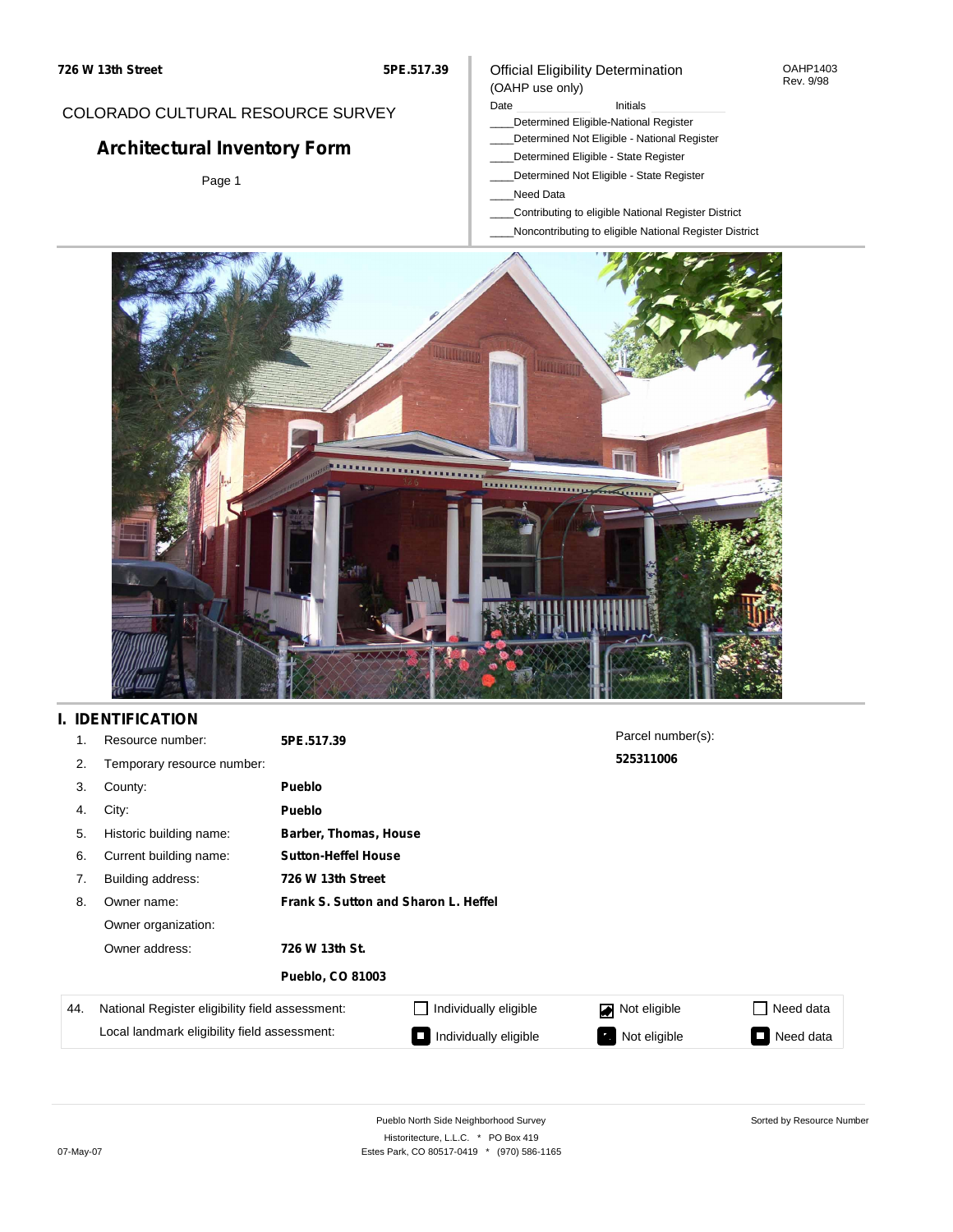Page 2

### **II. GEOGRAPHIC INFORMATION**

| 9.  | P.M.                | 6th       |                 |    |                         | Township:               |  |       | <b>20S</b>                  |    |           |           | Range:                                                   | 65W |         |
|-----|---------------------|-----------|-----------------|----|-------------------------|-------------------------|--|-------|-----------------------------|----|-----------|-----------|----------------------------------------------------------|-----|---------|
|     |                     | <b>SW</b> | 1/4             | of | NE                      | 1/4                     |  | of NE | 1/4                         | of | <b>SW</b> | 1/4       | of Section                                               |     | 25      |
| 10. | UTM reference zone: |           |                 |    |                         | 13                      |  |       |                             |    |           |           |                                                          |     |         |
|     | Easting:            |           |                 |    |                         | 533499                  |  |       |                             |    |           | Northing: |                                                          |     | 4236602 |
| 11. |                     |           | USGS quad name: |    | <b>Northeast Pueblo</b> |                         |  |       | Scale:                      |    |           |           | 7.5                                                      |     |         |
|     | Year:               |           |                 |    |                         | 1974)                   |  |       | 1961 (Photorevised 1970 and |    |           |           |                                                          |     |         |
|     | 12. $Lot(s)$ :      |           |                 |    |                         |                         |  |       |                             |    |           |           | west 14 feet of Lot 5 and east 16 feet of Lot 6; Block 2 |     |         |
|     | Addition:           |           |                 |    |                         | <b>Craig's Addition</b> |  |       |                             |    |           |           | Year of addition:                                        |     | 1871    |

13. Boundary description and justification:

The boundary, as described above, contains but does not exceed the land historically associated with this property.

Metes and bounds exist:

П

### **III. ARCHITECTURAL DESCRIPTION**

| 14. | Building plan (footprint, shape):    | L-Shaped Plan                        |                       |
|-----|--------------------------------------|--------------------------------------|-----------------------|
|     | Other building plan descriptions:    |                                      |                       |
| 15. | Dimensions in feet (length x width): | 714 square feet                      |                       |
| 16. | Number of stories:                   | $\mathbf{2}$                         |                       |
| 17. | Primary external wall material(s):   | <b>Brick</b><br><b>Wood/Shingle</b>  | Other wall materials: |
| 18. | Roof configuration:                  | <b>Gabled Roof/Cross Gabled Roof</b> |                       |
|     | Other roof configurations:           |                                      |                       |
| 19. | Primary external roof material:      | <b>Asphalt Roof/Composition Roof</b> |                       |
|     | Other roof materials:                |                                      |                       |
| 20. | Special features:                    | Fence                                |                       |
|     |                                      | Chimney                              |                       |
|     |                                      | Porch                                |                       |
|     |                                      | <b>Window/Stained Glass</b>          |                       |
|     |                                      | <b>Window/Segmental Arch</b>         |                       |

#### 21. General architectural description:

Oriented to the north, this house rests on a buff-colored, rock-faced sandstone foundation arranged as coursed ashlar. Red bricks, with pink-tinted mortar, clad the exterior wall. Red-painted, square-cut wood shingles cover a 2-story addition to the rear (south) elevation. Windows are generally 1-over-1-light, double-hung sash windows, with white-painted wood frames. They open between pink, rough-faced sandstone sills and segmental arches. The window openings dominating both stories of the front (north) façade, have corbelled archivolts, with horizontal, corbelled bands extending east and west from the springers. The window in the first story has an arched upper sash and pink sandstone keystone and springers. A single-story, 3-sided canted bay protrudes from the center of the west elevation. It hosts sash windows featuring a narrow upper sash of stained glass in a cottage-style glazing pattern. A rose is depicted in the center of the upper sash. Above this bay open a pair of singlelight hopper or awning windows. Windows opening in the rear addition are 3 (vertical)-over-1, double-hung sash, with whitepainted wood frames and surrounds. A shed-roofed porch wraps around the northeast corner of the house. A compass point is painted on its red, wood floor at the northeast corner. The porch features round, Doric columns. Between then is a simple wood balustrade. Protruding from the east end of the porch's south elevation is a pediment. It shelters 3 concrete steps. The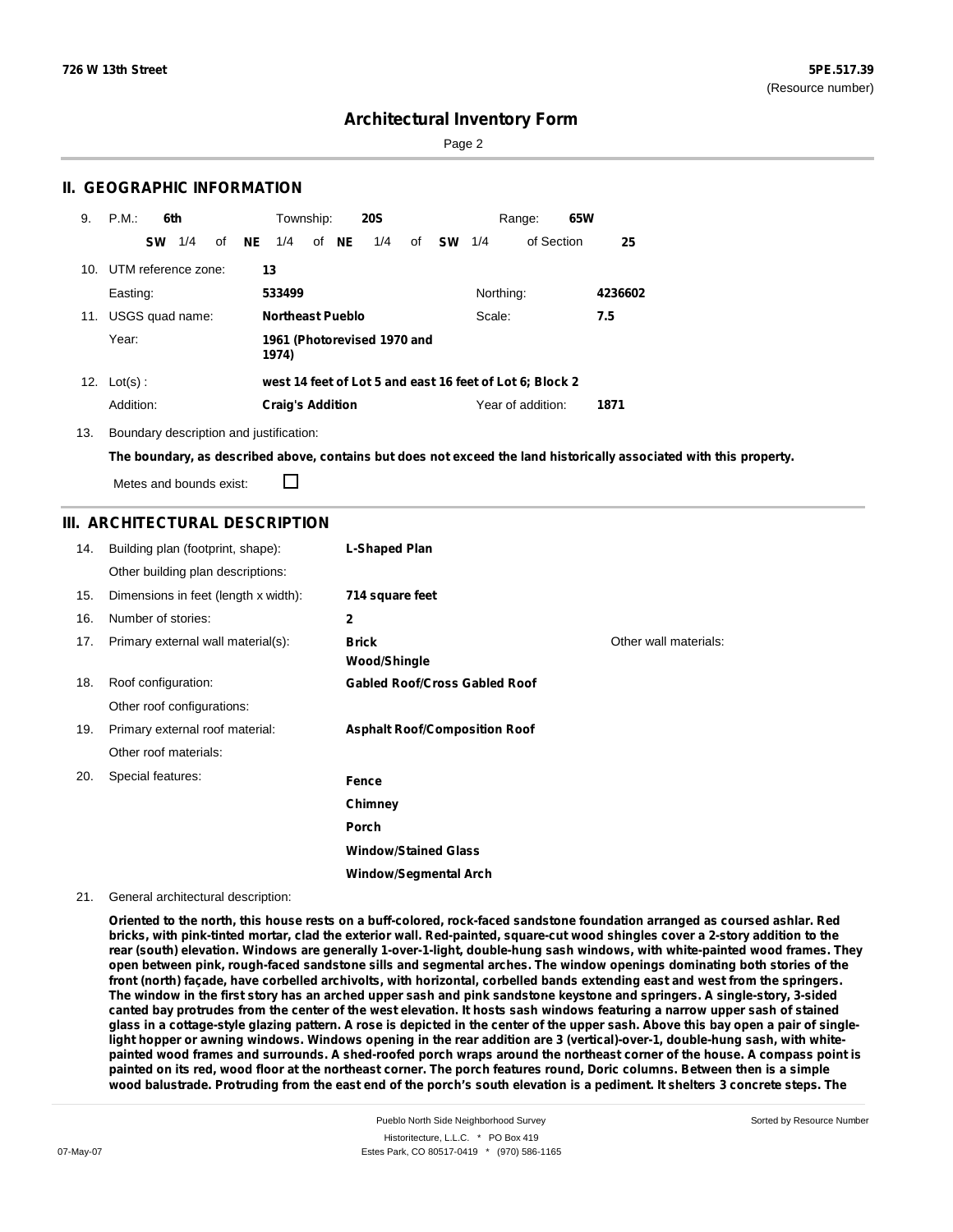Sorted by Resource Number

## **Architectural Inventory Form**

Page 3

porch has a dentiled cornice. The principal doorway opens in the north face of the inside (northeast-facing) corner. It hosts a 6panel wood door, opening behind an aluminum-frame storm door. Above the door, in a former transom, is a placard reading "WELCOME." Another doorway opens in the east face of the corner. A shed-roof porch spans the inside (southwest-facing) corner created by the original house and the addition. It has simple, square, wood supports and balustrade. It provides access to a pair of doorways, one in each face of the corner. Gray-green asphalt shingles cover the cross-gabled roof. White-painted wood soffit and fascia, with protruding cornice, box the eaves. An engaged hearth and chimney protrudes from the north side of the west elevation. They feature an elaborately corbelled hearth and chimney cap. Brick chimneys also emerge from the **northeast corner and at the junction of the roof ridges.**

#### 22. Architectural style:

**Late Victorian/Edwardian** 

Other architectural styles:

Building type:

#### 23. Landscape or special setting features:

This property is located on terrain sloping downward from north to south, with an elevation of around 4,700 feet above mean sea level. The neighborhood features modest, one- and two-story houses and commercial buildings. Setbacks from West 13th Street, the busy, principal east-west thoroughfare through this area, are generally the same on this block. This property is situated on the south side of West 13th Street, between 724 West 13th Street to the east and 728 West 13th Street to the west. Grass covers the strip separating the sidewalk from the street. A planted-grass yard, with mature landscaping, covers the lot. The lush landscaping includes roses, lilacs, and a large catalpa tree shading the front (north) of the house. A chain-link fence **encircles the front yard, while a wood privacy fence delimits the back yard.**

#### 24. Associated buildings, features or objects:

1 : Type: **Garage**

### **IV. ARCHITECTURAL HISTORY**

| 25. | Date of Construction:  | Estimate:                        | 1900 | Actual: |                                                                                               |  |
|-----|------------------------|----------------------------------|------|---------|-----------------------------------------------------------------------------------------------|--|
|     | Source of Information: | Co. consulted 1886 through 2003. |      |         | Pueblo City Directory. Pueblo, Co.; Salt Lake City; Kansas City, Mo.; and others: R.L. Polk & |  |
| 26. | Architect:             | unknown                          |      |         |                                                                                               |  |
|     | Source of information: |                                  |      |         |                                                                                               |  |
| 27. | Builder:               | unknown                          |      |         |                                                                                               |  |
|     | Source of information: |                                  |      |         |                                                                                               |  |
| 28. | Original Owner:        | unknown                          |      |         |                                                                                               |  |
|     | Source of information: |                                  |      |         |                                                                                               |  |
| 29. | Construction history:  |                                  |      |         |                                                                                               |  |

According to Pueblo County Tax Assessor records, this building was constructed in 1900. Sanborn maps and city directories corroborate this date. It was one of 4 nearly identical and neighboring houses: 722 (5PE.5662), 724 (5PE.5663), 726 (5PE.517.39), and 738 (5PE.517.4) West 13th Street. The only notable alterations have been the expanded front porch and two-story rear addition. The original front porch occupied only the northernmost portion of the east elevation, and did not wrap around the front (north) elevation. Based on materials and stylistic features, these additions and modifications appear to date to between **1910 and 1925. They were certainly in place by 1952, based on Sanborn maps.**

30. Location: **original** Date of move(s):

#### **V. HISTORICAL ASSOCIATIONS**

Pueblo North Side Neighborhood Survey Historitecture, L.L.C. \* PO Box 419 07-May-07 Estes Park, CO 80517-0419 \* (970) 586-1165

Describe: A 2-car garage is located behind (south of) the house. Oriented to the south, the building rests **on a concrete pad. Sheets of tan, rolled asphalt, stamped with a faux stone pattern, clad the exterior walls. Dominating the front (south) elevation is a pair of large garage openings. The eastern doorway hosts paired plywood doors, opening on metal strap hinges. Paired, vertical plank doors, with X-shaped bracing, fill the western doorway. They also open on metal strap hinges. Above the doorways, centered in the gable, is a 1-over-1-light, double-hung sash, with a white-painted wood frame and surround. A small doorway opens in the rear (north) elevation. Wood shakes cover the front-gabled roof, and the rafter ends are exposed.**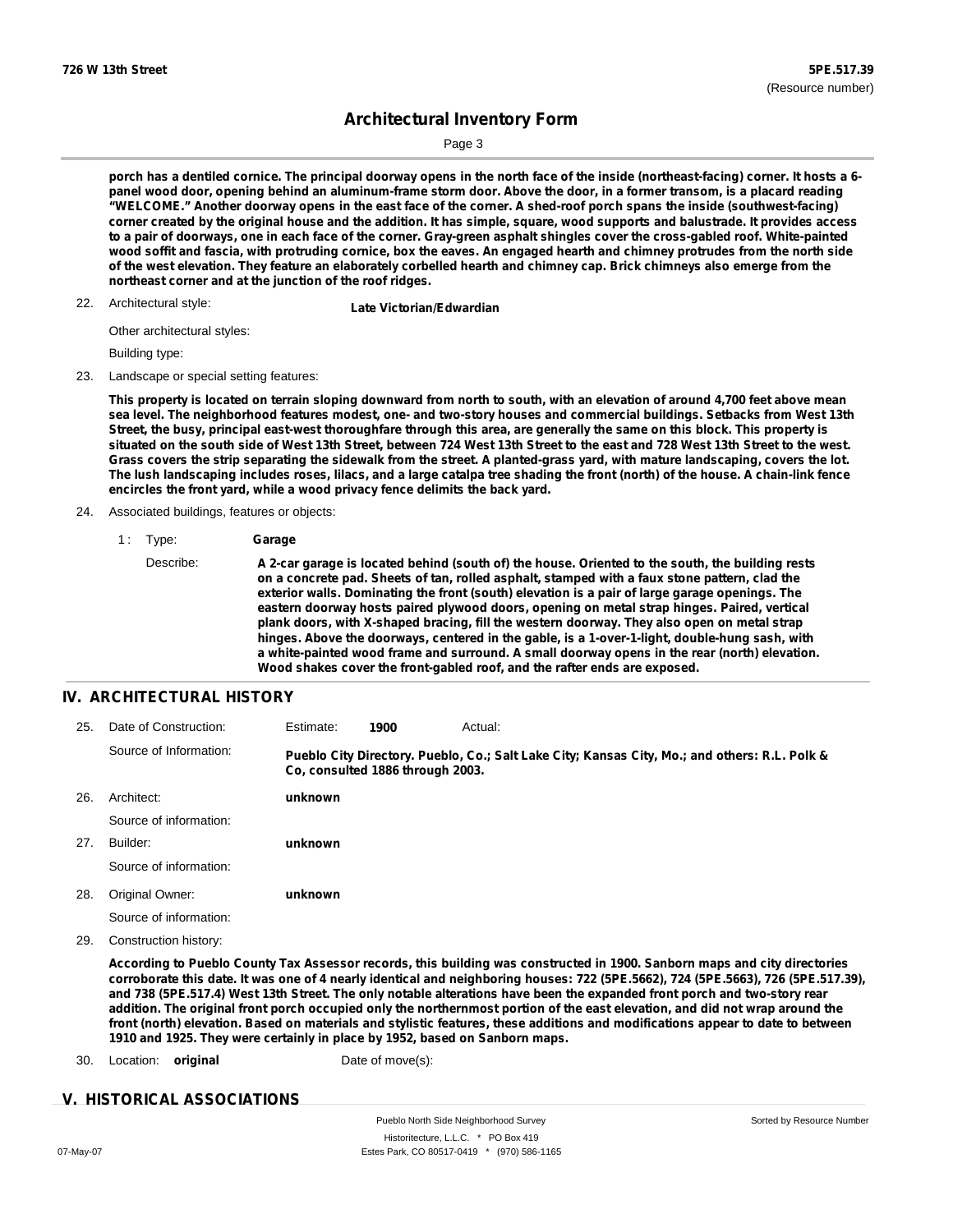Page 4

### **V. HISTORICAL ASSOCIATIONS**

- 31. Original use(s): 32. Intermediate use(s): 33. Current use(s): **Single Dwelling Single Dwelling Single Dwelling**
- **Residence** Site type(s): 34.

#### 35. Historical background:

The first resident of this house was Thomas Barber, a locomotive engineer for the Atchison, Topeka & Santa Fe Railway. He was born in England in April 1831. He married his wife, Anna B. (some sources have her name as Annabelle), around 1855. She was born in Scotland in June 1831. They had two children: William, born November 1866 in Canada; and Martha, born October 1869 in England. William, during the time he resided with the rest of his family at this address, was president of the Cherrington-Barber Investment Company. Thomas Barber died sometime before 1909, but his widow remained at this address at least through that year. William Barber remained in Pueblo the rest of his life, eventually residing at 519 West 19th Street, where he **died on February 25, 1947.**

In 1914, the resident was Mamie Snyder, followed by M.N. Knuppebburg in 1919. Around 1925, Rollo N. Crouch resided here with his wife, Clara B. Crouch; Rollo Crouch operated a grocery store across the street at 715 West 13th Street (5PE.5659). **William R. Hanson lived here in 1930.**

Around 1935, Ernest Newton Britton purchased this property and resided here through at least 1960. He was born in Ebenezar, Kentucky, on April 15, 1894. He married his wife, Elva Britton, on August 14, 1916, in Tulsa, Oklahoma. They had two sons, Ernest G. and Robert Britton. The family settled in Pueblo around 1927. Ernest Britton worked as a traveling clothing salesman from 1918 to 1947, and he was then employeed as a rural route delivery contractor for the United States Postal Service. He retired in 1972. The Brittons eventually resided at 2216 7th Avenue. Ernest Britton died on September 22, 1982.

Babe, Inc., purchased this property in 1979. Midland Federal Savings and Loan Association acquired the house and lot in 1984, selling it to R. Donald and Mildred Letsinger in 1985. Frank S. Sutton and Sharon L. Heffel, the current owners and residents, **purchased the property from the Letsingers in 1998.**

Sources of information: 36.

**Pueblo County Office of Tax Assessor. Property information card [internet].**

**Pueblo City Directory. Pueblo, Co.; Salt Lake City; Kansas City, Mo.; and others: R.L. Polk & Co, consulted 1886 through 2003.**

**Sanborn Fire Insurance Maps (for Pueblo, Colorado). New York: Sanborn Map and Publishing Co., 1883, 1886, 1889, 1893, 1904-05, 1904-51, and 1904-52.**

**U.S. Census of 1900. Precinct 3, Pueblo, Pueblo County, Colorado. Series T623, roll 128, p. 12.**

**"Barber (William)" [obituary]. Pueblo Chieftain, 25 February 1947, p. 12.**

**"Ernest Newton Britton" [obituary]. Pueblo Chieftain, 14 September 1982, p. 5B.**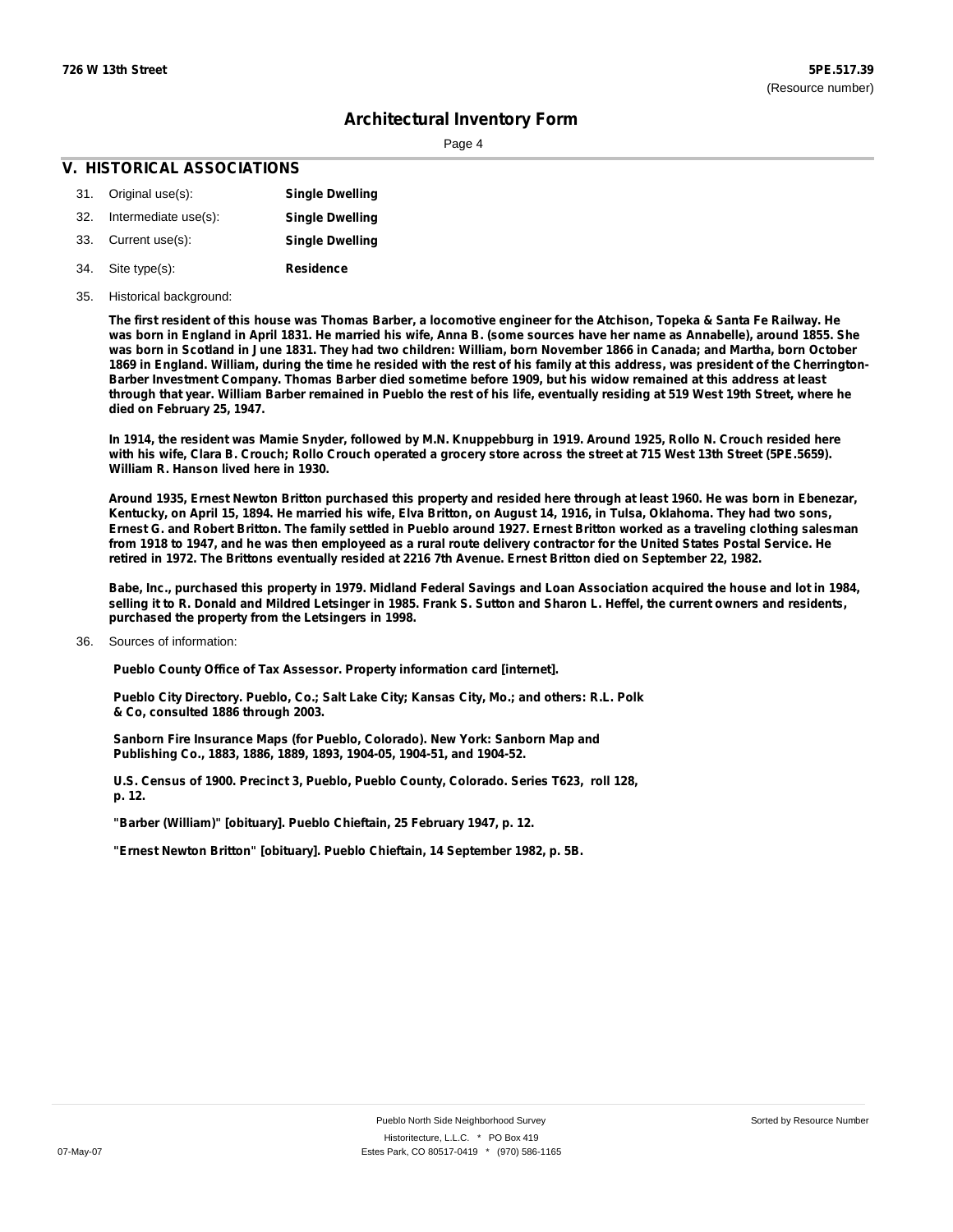Sorted by Resource Number

# **Architectural Inventory Form**

Page 5

|     | <b>VI. SIGNIFICANCE</b>                                                                                                                                                                                                                                                          |  |  |  |  |  |  |  |  |
|-----|----------------------------------------------------------------------------------------------------------------------------------------------------------------------------------------------------------------------------------------------------------------------------------|--|--|--|--|--|--|--|--|
| 37. | Local landmark designation:<br>Yes $\Box$<br>No.                                                                                                                                                                                                                                 |  |  |  |  |  |  |  |  |
|     | Designation authority:                                                                                                                                                                                                                                                           |  |  |  |  |  |  |  |  |
|     | Date of designation:                                                                                                                                                                                                                                                             |  |  |  |  |  |  |  |  |
| 38. | Applicable National Register criteria:                                                                                                                                                                                                                                           |  |  |  |  |  |  |  |  |
|     | A. Associated with events that have made a significant contribution to the broad pattern of our history.                                                                                                                                                                         |  |  |  |  |  |  |  |  |
|     | B. Associated with the lives of persons significant in our past.                                                                                                                                                                                                                 |  |  |  |  |  |  |  |  |
|     | C. Embodies the distinctive characteristics of a type, period, or method of construction, or represents the work<br>of a master, or that possess high artistic values, or represents a significant and distinguished entity whose<br>components may lack individual distinction. |  |  |  |  |  |  |  |  |
|     | D. Has yielded, or may be likely to yield, information important in history or prehistory.                                                                                                                                                                                       |  |  |  |  |  |  |  |  |
|     | Qualifies under Criteria Considerations A through G (see manual).                                                                                                                                                                                                                |  |  |  |  |  |  |  |  |
|     | Does not meet any of the above National Register criteria.                                                                                                                                                                                                                       |  |  |  |  |  |  |  |  |
|     | <b>Pueblo Standards for Designation:</b>                                                                                                                                                                                                                                         |  |  |  |  |  |  |  |  |
|     | <u>1a. History</u>                                                                                                                                                                                                                                                               |  |  |  |  |  |  |  |  |
|     | Have direct association with the historical development of the city, state, or nation; or<br>$\overline{\phantom{a}}$ .                                                                                                                                                          |  |  |  |  |  |  |  |  |
|     | <u>1b. History</u>                                                                                                                                                                                                                                                               |  |  |  |  |  |  |  |  |
|     | Be the site of a significant historic event; or<br>$\Box$                                                                                                                                                                                                                        |  |  |  |  |  |  |  |  |
|     | 1c. History<br>Have direct and substantial association with a person or group of persons who had influence on society.<br>$\sim$                                                                                                                                                 |  |  |  |  |  |  |  |  |
|     | 2a. Architecture                                                                                                                                                                                                                                                                 |  |  |  |  |  |  |  |  |
|     | Embody distinguishing characteristics of an architectural style or type; or<br>$\overline{\phantom{a}}$                                                                                                                                                                          |  |  |  |  |  |  |  |  |
|     | 2b. Architecture                                                                                                                                                                                                                                                                 |  |  |  |  |  |  |  |  |
|     | Be a significant example of the work of a recognized architect or master builder, or<br>$\overline{\phantom{a}}$                                                                                                                                                                 |  |  |  |  |  |  |  |  |
|     | 2c. Architecture                                                                                                                                                                                                                                                                 |  |  |  |  |  |  |  |  |
|     | Contain elements of architectural design, engineering, materials, craftsmanship, or artistic merit which represent a<br>$\mathcal{L}_{\mathcal{A}}$<br>significant or influential innovation;                                                                                    |  |  |  |  |  |  |  |  |
|     | 2d. Architecture                                                                                                                                                                                                                                                                 |  |  |  |  |  |  |  |  |
|     | Portray the environment of a group of people or physical development of an area of the city in an era of history<br>$\mathcal{L}_{\mathcal{A}}$<br>characterized by a distinctive architectural style.                                                                           |  |  |  |  |  |  |  |  |
|     | 3a. Geography                                                                                                                                                                                                                                                                    |  |  |  |  |  |  |  |  |
|     | Have a prominent location or be an established, familiar, and orienting visual feature of the contemporary city, or<br>П                                                                                                                                                         |  |  |  |  |  |  |  |  |
|     | 3b. Geography                                                                                                                                                                                                                                                                    |  |  |  |  |  |  |  |  |
|     | Promote understanding and appreciation of Pueblo's environment by means of distinctive physical characteristics<br>or rarity; or                                                                                                                                                 |  |  |  |  |  |  |  |  |
|     | 3c. Geography                                                                                                                                                                                                                                                                    |  |  |  |  |  |  |  |  |
|     | Make a special contribution to Pueblo's distinctive character.<br>О                                                                                                                                                                                                              |  |  |  |  |  |  |  |  |
|     | Not Applicable                                                                                                                                                                                                                                                                   |  |  |  |  |  |  |  |  |
|     | Does not meet any of the above Pueblo landmark criteria.<br>$\overline{\phantom{a}}$                                                                                                                                                                                             |  |  |  |  |  |  |  |  |
| 39. | Area(s) of Significance:<br><b>Architecture</b>                                                                                                                                                                                                                                  |  |  |  |  |  |  |  |  |
| 40. | Period of Significance:<br>ca. 1900                                                                                                                                                                                                                                              |  |  |  |  |  |  |  |  |
| 41. | National:<br>Level of significance:<br>State<br>Local<br>$\overline{\phantom{a}}$                                                                                                                                                                                                |  |  |  |  |  |  |  |  |

Pueblo North Side Neighborhood Survey Historitecture, L.L.C. \* PO Box 419 07-May-07 Estes Park, CO 80517-0419 \* (970) 586-1165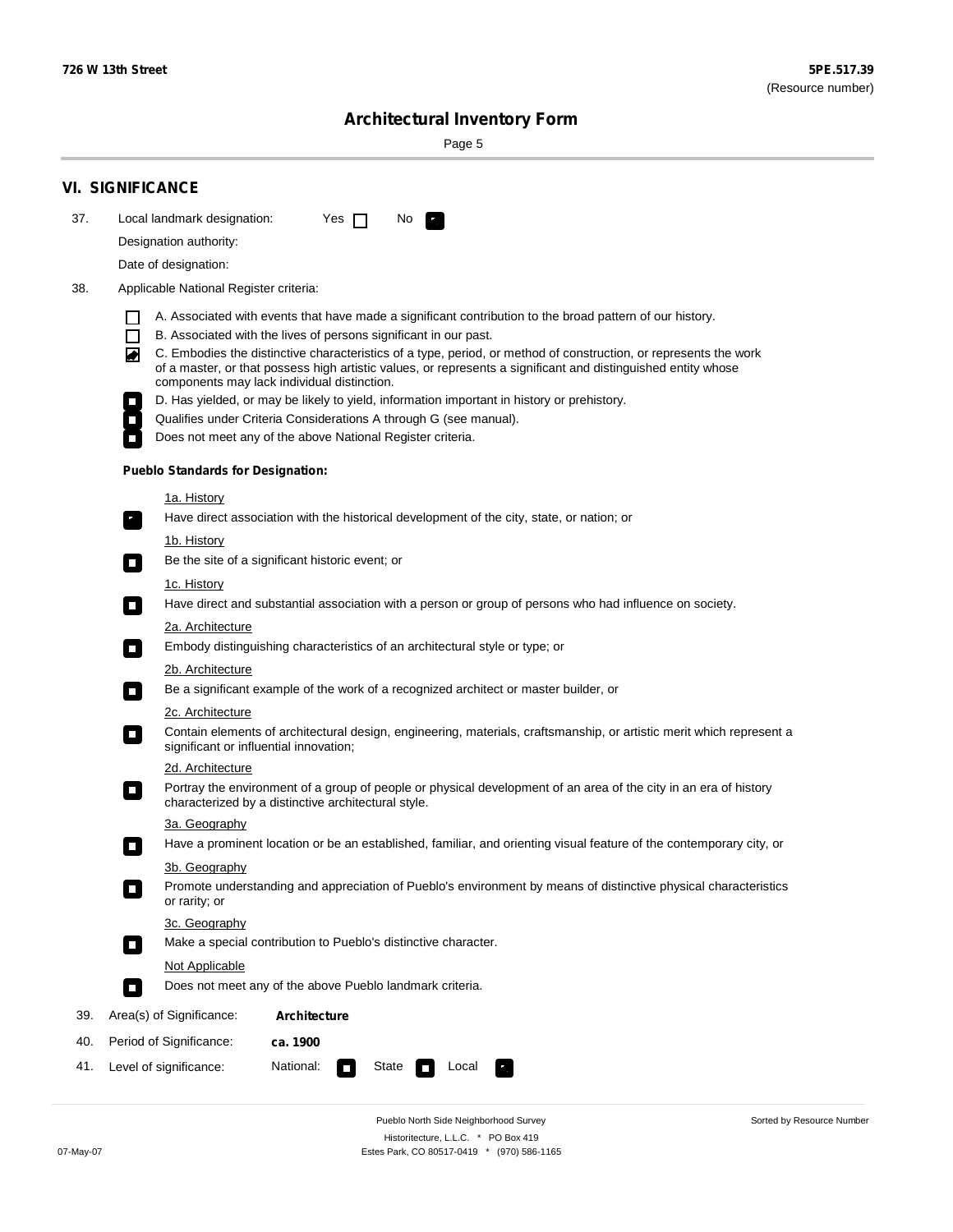Page 6

#### 42. Statement of significance:

This property is historically significant under Pueblo Local Landmark criterion 1A for its association with the development of **Pueblo's North Side Neighborhood, when more architecturally sophisticated buildings joined the smaller, plainer dwellings** originally constructed here. It is also associated with Pueblo's professional, entrepreneurial middle class, which largely settled in the neighborhood. As well, the house is architecturally significant under National Register criterion C (Pueblo Local Landmark criterion 2A) as an example of the Edwardian style. However, the levels of architectural and historical significance, combined with physical integrity, are not to the extent that this property would qualify for individual listing in the National Register of Historic Places, the Colorado State Register of Historic Properties, or as a City of Pueblo Landmark. It is, **nonetheless, a contributing resource within any potential historic district.**

43. Assessment of historic physical integrity related to significance:

Constructed around 1900, this house exhibits a moderately high level of physical integrity relative to the seven aspects of integrity as defined by the National Park Service and the Colorado Historical Society: location, setting, design, materials, workmanship, feeling, and association. While the expanded front porch and rear addition are not original features, they date to well within the period of significance and do not substantially diminish any character-defining features. This property **certainly retains sufficient physical integrity to convey its architectural and historical significance.**

### **VII. NATIONAL REGISTER ELIGIBILITY ASSESSMENT**

**Individually eligible Not eligible** Not eligible **Need data** 44. National Register eligibility field assessment: Local landmark eligibility field assessment: **Individually eligible Not eligible** Not eligible **Need data** 45. Is there National Register district potential? Yes ▰ No IT.

**Pueblo's North Side Neighborhood represents the evolution of the city's professional middle and upper classes. Its diversity of architectural styles and forms directly represents the city's changing economic and cultural climates. As well, the neighborhood is distinctive because it appears to have evolved independently of the area's dominant industry, steel manufacturing.** Discuss:

> Yes Yes

No

 $No$   $M/A$ 

N/A

If there is National Register district potential, is this building contributing:

If the building is in existing National Register district, is it contributing: 46.

### **VIII. RECORDING INFORMATION**

| 47. | Photograph numbers): | <b>CD-ROM Photo Disc: North Side Photos</b><br>File Name(s): 13thstw726                                                       |
|-----|----------------------|-------------------------------------------------------------------------------------------------------------------------------|
|     | Negatives filed at:  | <b>Special Collections</b><br><b>Robert Hoag Rawlings Public Library</b><br>100 East Abriendo Avenue<br>Pueblo, CO 81004-4290 |
| 48. | Report title:        | <b>Pueblo North Side Neighborhood Survey</b>                                                                                  |
| 49. | $Date(s)$ :          | 06/29/05                                                                                                                      |
| 50. | Recorder(s):         | <b>Adam Thomas</b>                                                                                                            |
| 51. | Organization:        | Historitecture, L.L.C.                                                                                                        |
| 52. | Address:             | <b>PO Box 419</b>                                                                                                             |
|     |                      | Estes Park, CO 80517-0419                                                                                                     |
| 53. | Phone number(s):     | (970) 586-1165                                                                                                                |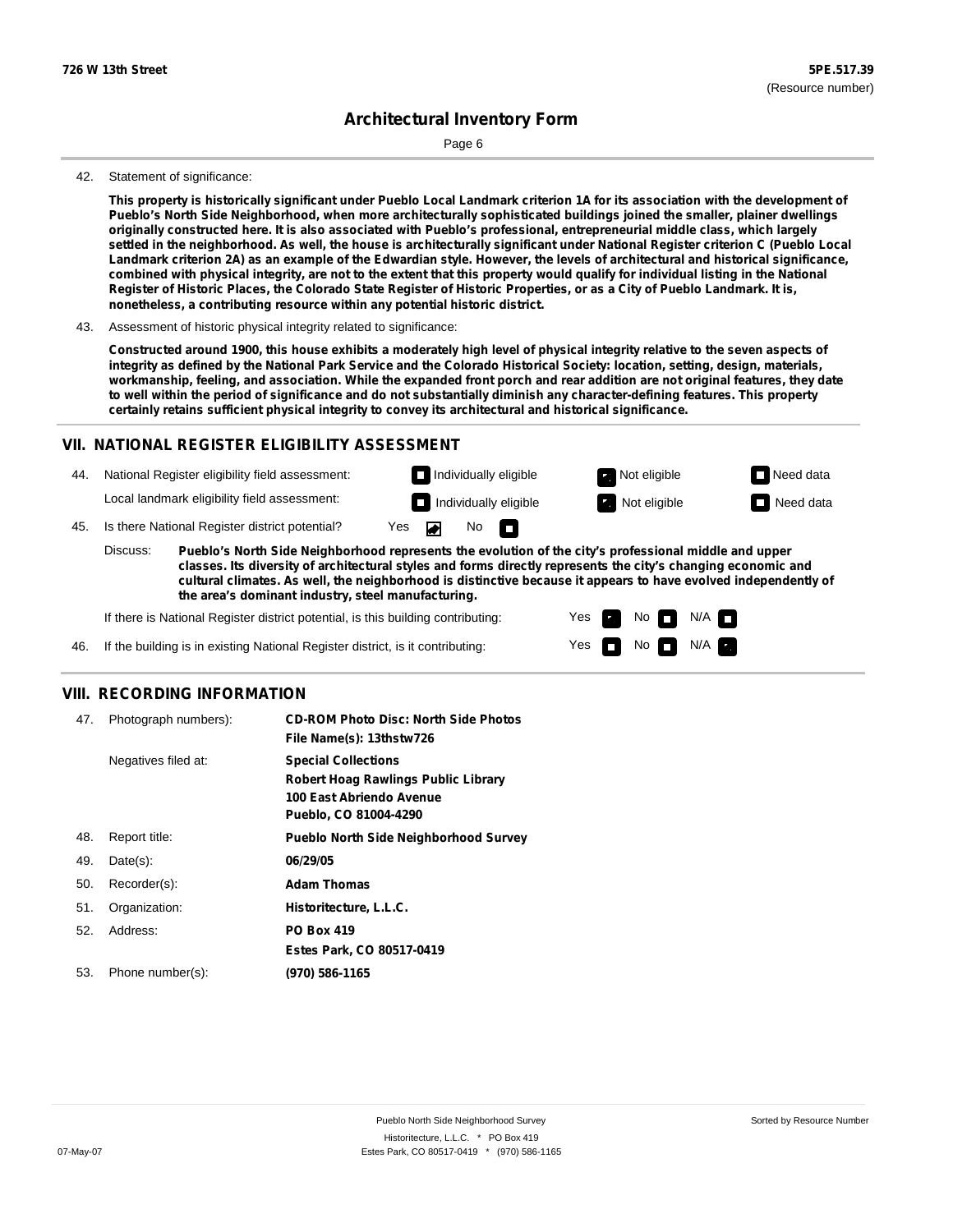Page 7